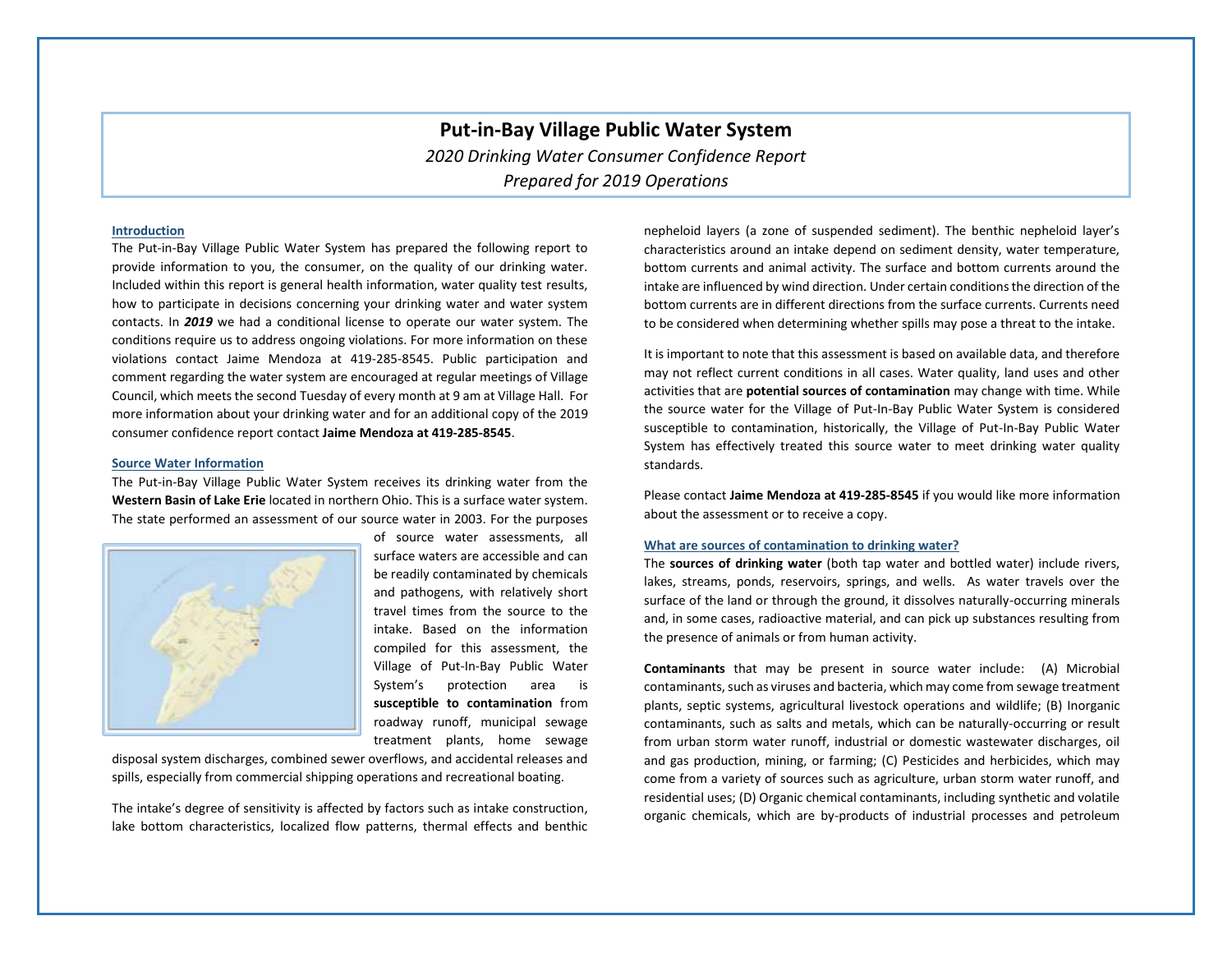production, and can also come from gas stations, urban storm water runoff, and septic systems; (E) Radioactive contaminants, which can be naturally-occurring or be the result of oil and gas production and mining activities.

In order to ensure that tap water is safe to drink, USEPA prescribes **regulations** which **limit the amount** of certain **contaminants** in water provided by public water systems. FDA regulations establish limits for contaminants in bottled water which must provide the same protection for public health.

Drinking water, including bottled water, may reasonably be expected to contain at least small amounts of some contaminants. The presence of contaminants does not necessarily indicate that water poses a health risk. More information about contaminants and potential health effects can be obtained by calling the Federal Environmental Protection Agency's **Safe Drinking Water Hotline (1-800-426-4791). Who needs to take special precautions?** 

Some people may be more vulnerable to contaminants in drinking water than the general population. **Immuno-compromised persons**, such as persons with cancer undergoing chemotherapy, persons who have undergone organ transplants, people with HIV/AIDS or other immune system disorders, some elderly, and infants can be particularly at risk from infection. These people should seek advice about drinking water from their health care providers. EPA/CDC guidelines on appropriate means to lessen the risk of infection by Cryptosporidium and other microbial contaminants are available from the **Safe Drinking Water Hotline (1-800-426-4791).**

#### **Turbidity**

Turbidity is a measure of the cloudiness of water and is an indication of the effectiveness of our filtration system. The turbidity limit set by the EPA is 0.3 NTU in 95% of the samples analyzed each month and shall not exceed 1 NTU at any time. As reported below, the Put-In-Bay Water System's highest recorded turbidity result for 2019 was *0.39* NTU and lowest monthly percentage of samples meeting the turbidity limits was *99.9%.*

### **Lead Educational Information**

If present, elevated levels of **lead** can cause serious health problems, especially for **pregnant women and young children**. Lead in drinking water is primarily from materials and components associated with service lines and home plumbing. Put-In-Bay is responsible for providing high quality drinking water, but cannot control the variety of materials used in plumbing components. When your water has been sitting for several hours, you can minimize the potential for lead exposure by **flushing your tap** for 30 seconds to 2 minutes before using **water for drinking or cooking**. If you are concerned about lead in your water, you may wish to have your water tested. Information on lead in drinking water, testing methods, and steps you can take to minimize exposure is available from the **Safe Drinking Water Hotline at 800-426- 4791** or a[t http://www.epa.gov/safewater/lead.](http://www.epa.gov/safewater/lead)

#### **Definitions of some Terms Contained within this Report**

- **Maximum Contaminant Level Goal (MCLG):** The level of a contaminant in drinking water below which there is no known or expected risk to health. MCLGs allow for a margin of safety.
- **Maximum Contaminant level (MCL):** The highest level of contaminant that is allowed in drinking water. MCLs are set as close to the MCLGs as feasible using the best available treatment technology.
- **Maximum Residual Disinfectant Level (MRDL):** The highest residual disinfectant level allowed.
- **Maximum Residual Disinfectant Level Goal (MRDLG):** The level of residual disinfectant below which there is no known or expected risk to health.
- **Action Level (AL):** The concentration of a contaminant which, if exceeded, triggers treatment or other requirements which a water system must follow.
- **Treatment Technique (TT):** A required process intended to reduce the level of a contaminant in drinking water
- **Contact Time (CT)** means the mathematical product of a "residual disinfectant concentration" (C), which is determined before or at the first customer, and the corresponding "disinfectant contact time" (T).
- **Cyanotoxin:** Toxin produced by cyanobacteria. These toxins include liver toxins, nerve toxins, and skin toxins. Also sometimes referred to as "algal toxin".
- **Parts per Million (ppm)** or **Milligrams per Liter (mg/L**) are units of measure for concentration of a contaminant. A part per million corresponds to one second in a little over 11.5 days.
- **Parts per Billion (ppb)** or **Micrograms per Liter (μg/L)** are units of measure for concentration of a contaminant. A part per billion corresponds to one second in 31.7 years.
- The **"<" symbol**: A symbol which means less than. A result of <5 means that the lowest level that could be detected was 5 and the contaminant in that sample was not detected.

.